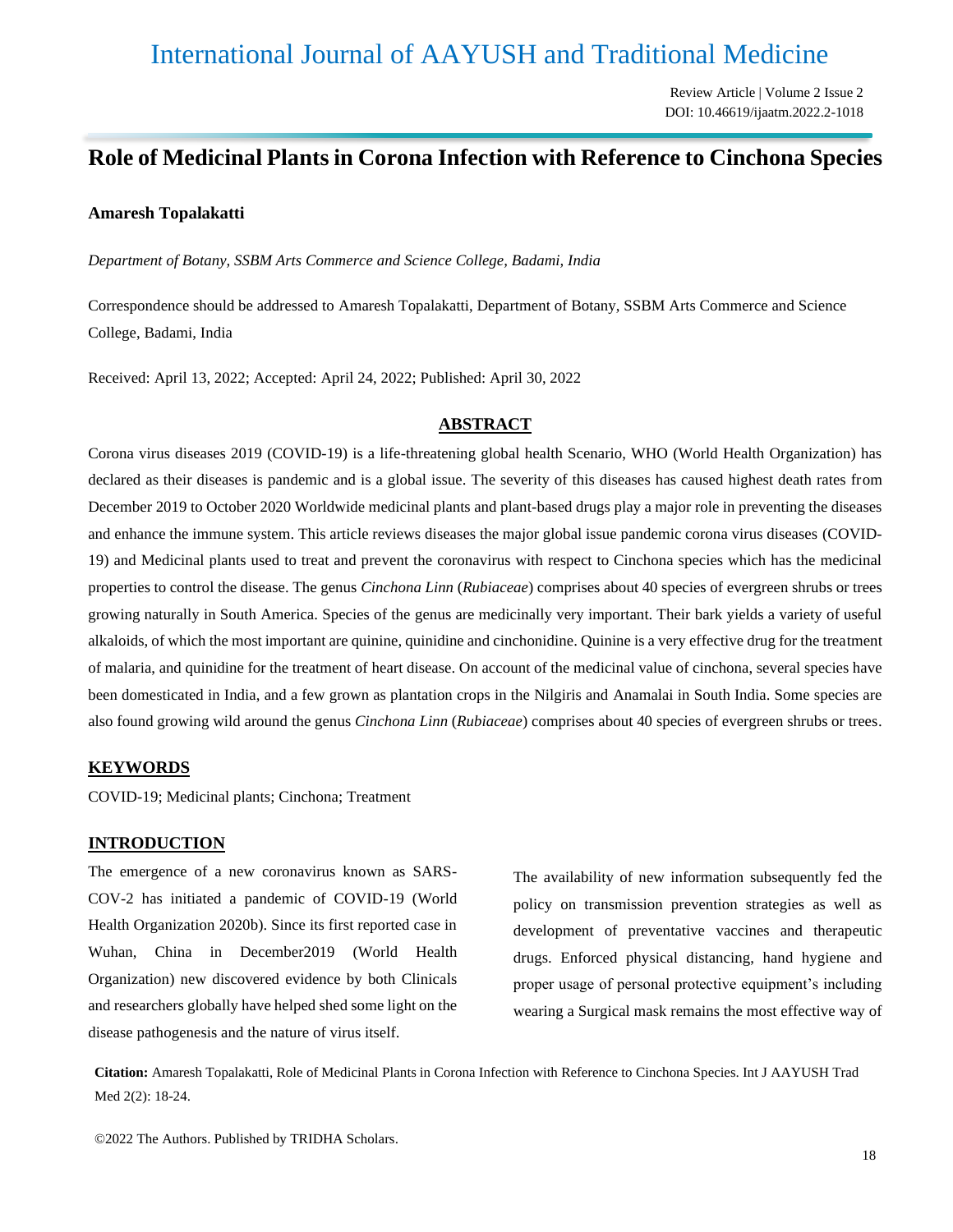controlling the spread of disease with most countries which adopted such measures reports to be success in curbing the disease spread. However, several challenges remain in maintaining these drastic measures of enforced physical distancing for a long period of times. Waves were reported in few countries after relaxation of rules. In addition, the economic impact prolonged lock down on social issues such as loss of income and increased poverty especially for lowand middle-income countries [1].

As world looks towards science in search of an effective drug or vaccine, a few countries such as China and India, with long histories of traditional medicine uses have also started in exploring the role of medicinal plants and complementary, alongside conventional treatment [2]. From March to September 2020 interverstion of interest wave received through searches conducted on electronic databases sub as PubMed, Web of Science, Google Scholars, indexing books on medicinal plants available for treatment of corona virus.

#### **TAXONOMY OF CINCHONA**

#### *Cinchona L. (Rubiaceae)*

Usually trees or rarely shrubs; bark red or yellow, usually notably bitter. Leaves simple, opposite-decussate, broadly ovate or elliptic-lanceolate or lanceolate, usually with welldeveloped domatia; stipules interpetiolar or shortly united around stem, ligulate to obovate, caducous. Inflorescences terminal and often also in axils of uppermost leaves, cymose to penicilliform, many-flowered, pedunculate, bracteate. Flowers bisexual, fragrant, pentamerous and distylous. Calyx with very short tube, 5-lobed and persistent. Corolla salverform or funnelform, yellow, pink, purple, red or occasionally white, pubescent in throat, 5-lobed; each lobe ovate tolanceolate, densely ciliate to villous at margins. Stamens 5, inserted in corolla tube partially exserted; filaments short; anthers dorsifixed. Ovary inferior, 2 loculed; ovules many in each locule, on axile placentae; stigma 2-lobed, capitate. Capsules ovoid to cylindrical or

ellipsoid, with persistent calyx, septicidally dehiscent into 2 valves from base; seeds numerous, ellipsoid to fusiform, somewhat flattened with membranous marginal wing; endosperm fleshy (Figure 1).



**Figure 1:** *Cinchona L. (Rubiaceae)*.

## **DIVERSITY AND DISTRIBUTION**

The genus comprises 24 species and its native range is Central America to South America; introduced to Galapagos, Guatemala, Gulf of Guinea Islands, Honduras, Jamaica, Mexico Southeast, Puerto Rico, Society Islands, St. Helena, Sulawesi and Asia.

- Cinchona academica Guibourt,
- Cinchona chahuarguera Pav,
- Cinchona coccinea Pav. ex DC,
- Cinchona colorata Lambert, DC,
- Cinchona condaminea var. vera Wedd,
- Cinchona condaminea var. chahuarguera Pav. Ex,
- Cinchona crispa Tafalla ex Howard,
- Cinchona lancifolia var. lanceolata Roem; Schult,
- Cinchona legitima Ruize,
- Cinchona macrocalyx var. uritusinga Pav. ex DC x Lamb,
- Cinchona lucumifolia var. stupea Wedd,
- Cinchona macrocalyx var. obtusifolia Pavón ex DC.
- Cinchona officinalis var. bonplandiana-colorata Howard,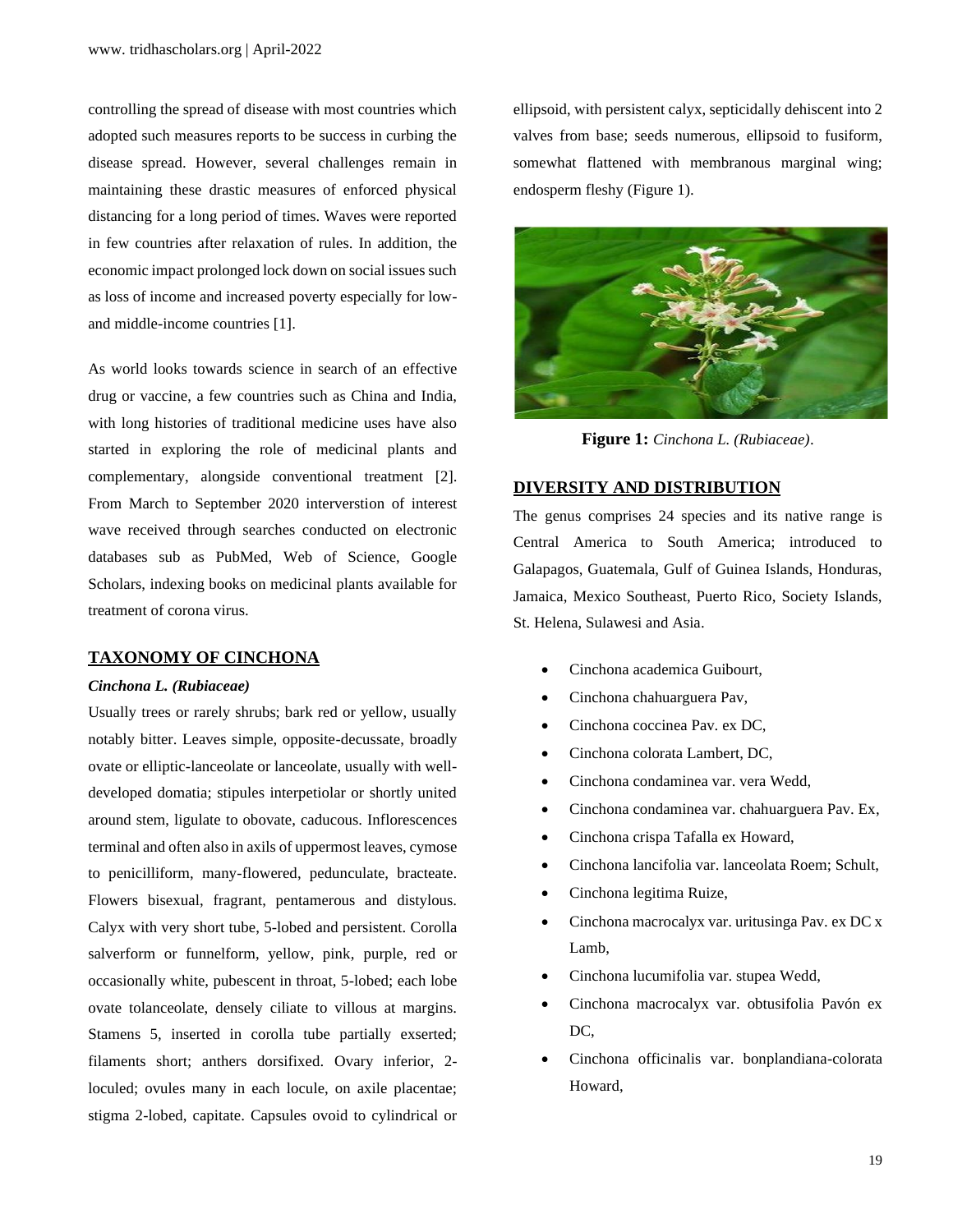- Cinchona officinalis var. condaminea (Bonpl.) Howard,
- Cinchona officinalis var. crispa (Tafalla Ex Howard) Howard,
- Cinchona officinalis var. uritusinga Howard,
- Cinchona palton Pav.,
- Cinchonaperuviana Mutis,
- Cinchona suberosa Pav. ex Howard,
- Cinchona uritusinga Pav. Howard).

#### **SYSTEMATIC CLASSIFICATION**

Domine: Eucaryota Kingdom: Plantae Clade: Tracheophytes Clade: Angiosperms Clade: Eudicots Clade: Asterids Order: Gentianales Family: Rubiaceae Subfamily: Cinchoneae Genus: Cinchona

In Asia three species present namely *Cinchona calisaya Wedd., Cinchona officinalis L.* and *Cinchona pubescens Vahl*.

#### *Cinchona Calisaya*

*Cinchona calisaya Wedd*., Ann. Sci. Nat., Bot. Ser. 3, 10: 6. 1848. Tree, up to 15 m high; bark long, apex obtuse to rounded, caducous. Leaves simple, opposite, oblonglanceolate, elliptic-oblong or lanceolate,  $7 \text{ cm}$  -  $16 \text{ cm} \times 2.5$ cm - 6 cm, base acute to cuneate, margins entire, apex obtuse to rounded or rarely acute, sparsely puberulent on both surfaces; veins 7 pairs - 11 pairs, Usually with crypt domatia; Petioles greyish brown; Young branches sub quadrangular; Puberulent to hirtellous; Stipules oblong, 1 cm - 2 cm up to 3 cm long, pubescent. Inflorescences terminal or axillary, panicled cymose, densely hirtellous to puberulent; peduncles upto 15 cm long, puberulent; bracts

triangular, 0.5 mm - 3 mm long; pedicels 1 mm - 8 mm long [3]. Flowers actinomorphic, bisexual. Calyx with a short tube, 5-lobed; lobes ovate-triangular, less than 2 mm long. Corolla tubular or cylindrical, 5 mm - 9 mm long, white, pale yellow or pale pink, 5-lobed; each lobe lanceolate, 3 mm - 6 mm long, acute, villous inside. Ovary inferior, ellipsoid, 1.5 mm - 2 mm long. Capsules ellipisoid, up to 3 cm long, puberulent, dry dehiscent; seeds numerous, compressed. Flowering &

#### *Fruiting*

June-February.

#### *Distribution*

Native to South America; Introduced in tropical regions. India: Kerala and Tamil Nadu.

#### *Cinchona Officinalis*

*Cinchona officinalis L*., Sp. Pl. 1: 172. 1753. Tree, up to 8 m high; bark greyish brown; stipules up to 2 cm long, sparsely pilosulous, caducous. Leaves simple, opposite, oblong-lanceolate or lanceolate, 6 cm - 10 cm  $\times$  3 cm - 5 cm, base cuneate, margins entire, apex acuminate, veins 6 pairs - 12 pairs, without cryptdomatia; petioles up to 2 cm long. Inflorescences terminal, panicledcymose; peduncles up to 8 cm long; bracts ovate, up to 2.5 cm long; pedicels ca. 3 mm long, slender. Flowers actinomorphic, bisexual, fragrant. Calyx up to 2.5 mm long, with a very short tube, sparsely to densely pilosulous or hirtellous, 5- lobed; lobes linear-lanceolate, less than 1.5 mm long. Corolla tubular, 8.5 mm - 14 mm long, glabrescent to pilosulous, flesh or pale pink, 5-lobed; lobes ovate-lanceolate, 3 mm - 5 mm long, acute. Stamens 5, inserted. Capsules ovoid to oblong, up to 2 cm long. Flowering &

#### *Fruiting*

October-December.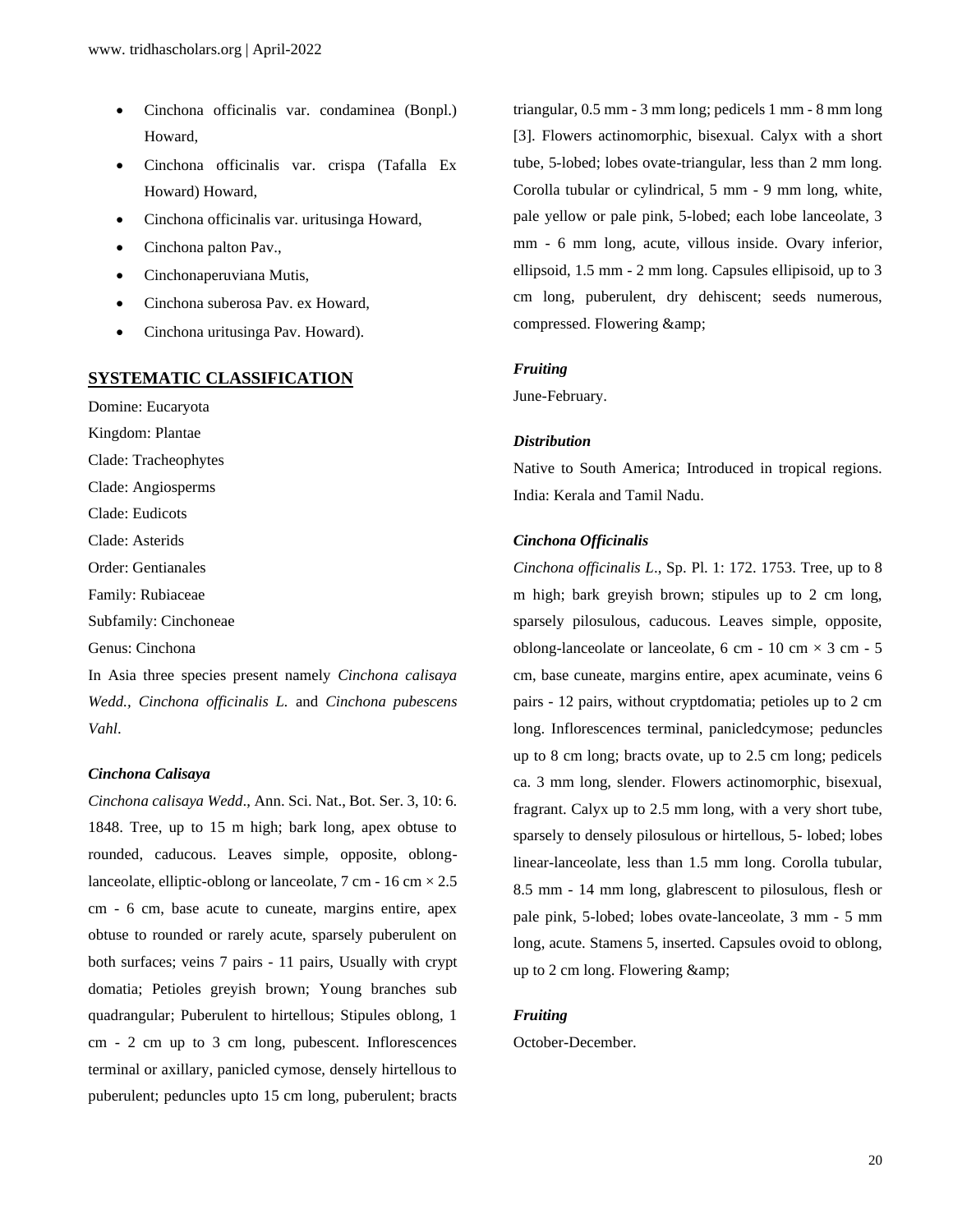#### *Distribution*

Native to Central America and South America; introduced in tropical regions. India: Andhra Pradesh and Tamil Nadu.

#### *Cinchona Pubescens*

*Cinchona pubescens Vahl*, Skr. Naturhist. - Selsk. 1: 19. 1790. Evergreen tree, 12 m high; bark greyish brown, sometimes striped with white longitudinally fissured; young branches subterete or angled, densely pilosulous; stipules 1 cm - 2.5 cm long, sparsely pilosulous, caducous [4]. Leaves simple, opposite, broadly ovate, ovate-elliptic or ellipticoblong, 10 cm - 25 cm  $\times$  8 cm - 18 cm, hirtellous to pilosulous on both surfaces when young, base obtuse to rounded or truncate, margins entire, apex obtuse to rounded; veins 6 pairs - 11 pairs, with domatia; petioles up to 4 cm long, pubescent. Inflorescences terminal or axillary, panicledcymose; peduncles up to 20 cm long, pilosulous to puberulent; bracts triangular, 0.5 mm - 3 mm long; pedicels 1 mm - 3 mm long, slender. Flowers actinomorphic, bisexual, fragrant. Calyx 1.5 mm - 3 mm long, with very short tube, sparsely to densely pilosulous or hirtellous, 5 lobed; lobes triangular, less than 1 mm long. Corolla tubular, 8.5 mm - 14 mm long, glabrescent to pilosulous, white or pink, 5-lobed; lobes ovate-lanceolate, 4 mm - 6 mm long, acute. Capsules ellipsoid, up to 2 cm long, pilosulous to glabrescent; seeds numerous, compressed. Flowering &

#### *Fruiting*

June-February.

# *Distribution*

Native to Central America and South America; introduced in tropical regions. India: Tamil Nadu. The Cinchona trees are evergreen with bitter bark and scented flowers. They have a two- celled ovary with two short obtuse branches

#### *Cinchona Ledgeriana*

It is a weak tree; Grows to a maximum height of 7 m - 8 m.

Its bark is yellow, while the bark, powder is Cinnamon brown in colour. The leaves are elliptical, smooth and thick. The flowering takes place between May and August, and it bears fruit in autumn.

#### *Cinchona Succirubra*

It is a tree with erect trunk growing upto 18 m - 20 m. height. The bark is red in colour, and the leaves are large, thin and broad. The flowers are pink, flowering takes place between May to August, and it bears fruit in autumn.

#### **CLIMATE AND SOIL**

Cinchona requires an average temperature of 20°C with a relative humidity of 85%. Annual rainfall should not be less than 1,500 cm. The best elevation is 1000 m - 2000 m above MSL without any frost occurrence. Cinchona prefers porus, well drained, fertile soils with thick cover of organic matter and high moisture holding capacity. The optimum pH range is 4.5-6.5.

# **CINCHONA PRODUCING COUNTRIES IN THE WORLD**

The principal Cinchona producing countries are Indonesia and Zaire. The other countries where it is produced are India, Peru, Tanzania, Kenya, Rwanda, Sri Lanka, Bolivia, Peru, Colombia, Costa Rica, Ecuador and Guatemala. In India, Cinchona Cultivation is being done only in two states *viz.* West Bengal and Tamil Nadu.

#### **CINCHONA PLANTATION IN INDIA**

Sir Clements R. Markham, who brought the first consignment of *Cinchona calisaya* from South America to Ootacamund in 1860. It was Mr. W.G. MacIvor who, with broad perspective and energetic cooperation planted Cinchona for the first time in the Nilgiri Hills in 1860 on a plantation scale. 1861- 1866 following species of Cinchona had been introduced to Nilgiris.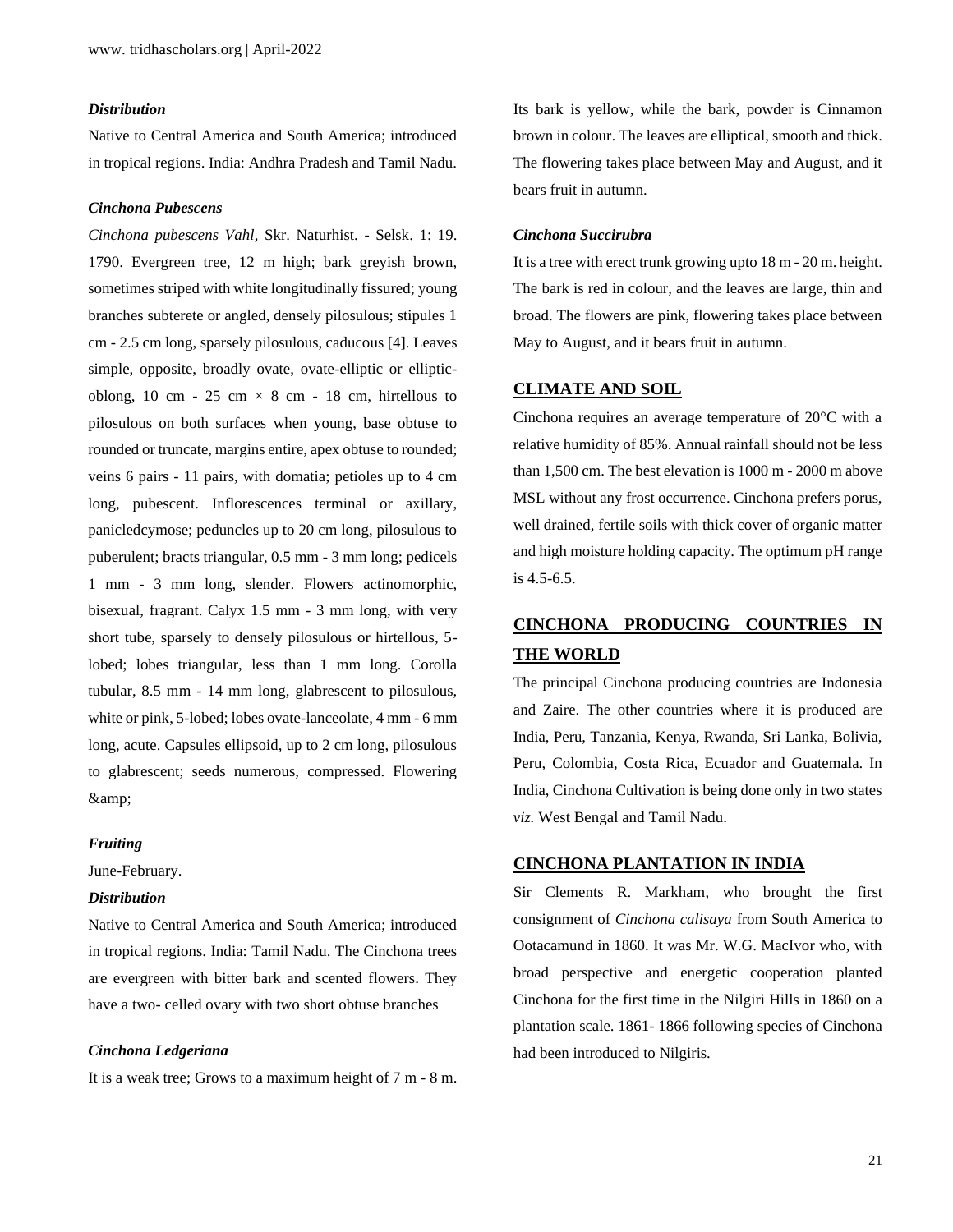| S.  | <b>Botanical Name</b> | <b>Commercial</b>        |
|-----|-----------------------|--------------------------|
| No. |                       | <b>Names</b>             |
| 1   | Cinchona Succirubra   | <b>Red Bark</b>          |
| 2   | C. Calisaya           | Yellow Bark              |
| 3   | C. Officinalis        |                          |
| 4   | Cinchona              |                          |
|     | Chahurgurea           |                          |
| 5   | Cinchona Crespilla    | <b>Select Crown Bark</b> |
| 6   | C. Lancifolia         | <b>Fine Crown Bark</b>   |
| 7   | C. Nitida Genuin      | <b>Grey Bark</b>         |
| 8   | C. Microthema         | Grey Bark                |
| 9   | C. Peruviana          | <b>Finest Grey Bark</b>  |
| 10  | C. Oahudiana          |                          |

**Table 1:** List of botanical and commercial name.

### **DARJEELING HILLS (WEST BENGAL)**

Dr. Anderson brought 50 plants of *C. calisaya*, 284 plants of *C. pahudiana* and only 4 plants of *C. lancifolia* and handed them over to Mr. W.G. Mclvor at Ootacamund where from he took 193 plants of *C. succirubrato* cultivate in Bengal. Dr. Anderson started his experimental trials in 1862 for cultivation of Cinchona in the Darjeeling Hills of Bengal. The first planting was made in June 1862 on the Senchal ridge, but this place did not prove to be suitable for the plants. The next spot chosen was at Lebong, at a slightly lower elevation and the stock of plants at Senchal were shifted there in 1863.

#### **OTHER PARTS OF INDIA**

In 1867, a Cinchona Plantation was opened at Nunklow (Assam) on the northwestern slopes of Khasia hills. The trees throve well, but because of the scarcity and dearness of labour, the plantation was abandoned. The cultivation of Cinchona was attempted also on the Mahabaleswar hills of Bombay Presidency, but there it failed due to the excessive moisture of the climate. A Cinchona Plantation was also started by a private company in Sikkim almost simultaneously with that started by the Sikkim Government. Patches of Cinchona were also planted in several tea gardens in Sikkim, but the cultivation has not commended itself to private enterprise to the same extent in Sikkim as it

has done in the south of India. The cultivation of Cinchona also received a very patient trial for several years in the northwestern provinces of India at various altitudes, but all the plants ultimately perished due to frost.

## **CINCHONA PLANTATION IN INDIA**

Sir Clements R. Markham, who brought the first consignment of Cinchona calisaya from South America to Ootacamund in 1860. It was Mr. W.G. Mclvor who, with broad perspective and energetic cooperation planted Cinchona for the first time in the Nilgiri Hills in 1860 on a plantation scale. 1861- 1866 following species of Cinchona had been introduced to Nilgiris.

# **CONSERVATION IMPROVEMENT STRATE-GIES AND IN SITU STRATEGIES**

- Strategies to augment the seed set and germination.
- Cultural.
- Canopy Management.
- Enrichment planting with elite genotype with high quinine content.
- Identification and control risk factors.
- In situ multiplication and regeneration protocols.
- In vitro cultivation techniques, seed banks and germplasm.
- Cryopreservation and long-term conservation of genetic material.
- Identification superior genotypes in terms of quinine content.
- Multiplication and establishment of germplasm.
- Standardization of asexual propagation protocols (Macro and Micro).
- Standardization of extraction protocols to augment the recovery of active principle.
- Establishment of SSO and CSO towards ensuring quality propagule supply.
- Developing value chain form production to consumption system. Existing pandemic COVID